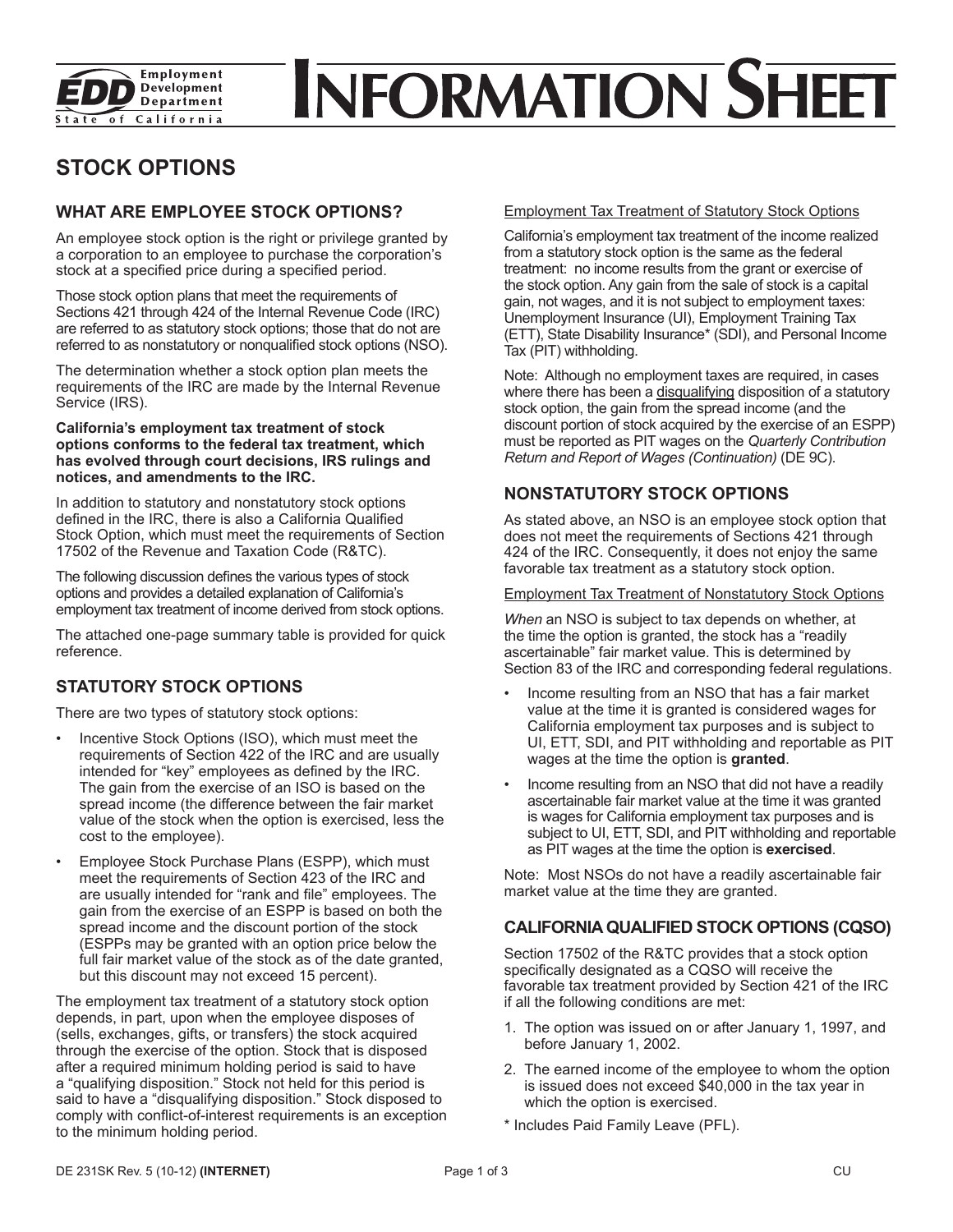- 3. The number of shares of stock granted in the option does not exceed 1,000 and the combined fair market value of the shares is less than \$100,000 at the time the option is granted.
- 4. The employee must be employed by the company at the time the option is exercised (or within three months of that date), or within one year if permanently and totally disabled.

#### Employment Tax Treatment of CQSOs

For federal purposes, CQSOs are subject to federal employment taxes in the same manner as an NSO (see above).

For California employment tax purposes, a qualified CQSO receives the favorable tax treatment of a statutory stock option (see above). However, there is no minimum holding period for a CQSO, so there can be no disqualifying disposition. As a result, PIT wages are never reportable upon the disposition of stock obtained through a CQSO.

#### **STOCK OPTIONS TRANSFERRED IN A COMMUNITY PROPERTY SETTLEMENT**

In California, a stock option granted during the period of a marriage (or, effective January 1, 2005, during a registered domestic partnership) is community property. Any stock option transferred in a community property settlement is an NSO, either because it did not qualify as a statutory stock option initially or by virtue of the transfer. If a statutory stock option is transferred due to a divorce or pursuant to a domestic relations order, the option no longer qualifies as a statutory stock option as of the day of the transfer. Thereafter the option is treated as an NSO.

When an NSO is transferred to the nonemployee spouse/ partner as part of a community property settlement, there is no income to either party until the nonemployee exercises the option. When the option is exercised, the income is subject wages for UI, ETT, SDI, and PIT withholding purposes. However, the income is not reportable as PIT wages.

The employee's ex-spouse (or former registered domestic partner) realizes income based on the employee's services. The employer should report the income as follows, based on the requirements established by the IRS in Revenue Rulings 2002-22 and 2004-60:

- *Employee*: The income is reportable on behalf of the employee for California UI, ETT, and SDI purposes since it resulted from the employee's prior services. However, the income is not subject to PIT withholding and is not reportable as PIT wages for the employee.
- *Ex-spouse or former registered domestic partner*: The income is reportable as nonemployee compensation on federal Form 1099-MISC. California PIT withholding is required, but the income is not reportable as PIT wages.

## **MULTISTATE JURISDICTIONAL ISSUES**

Stock options, as explained above, may not immediately become "wages" subject to taxation. An employee may be granted an option in one state, exercise the option in a second state, and dispose of the stock in a third state. For UI, ETT, and SDI purposes, wages derived from the exercise of a stock option are subject to the jurisdiction of the state in which services are otherwise subject at the time the "wages" are paid (when the option becomes taxable).

For California PIT purposes, wages derived from stock options are allocated between the states in which the employee performs services for the employer that grants the option. This allocation begins when the option is granted and ends when the income derived becomes taxable.

For California Residents, all taxable wages resulting from stock option transactions are to be reported to the Employment Development Department (EDD) as PIT wages regardless of where the services that generated the wages were performed. If the same wages are taxed in another state, then the California PIT withholding required is reduced by the amount of state income tax withheld and paid to the other state. If the employee is not a resident of California, then only the wage allocated to California must be reported to the EDD and are subject to California PIT withholding.

#### Example - California Resident

On March 1, 2009, your company grants nonstatutory stock options to an employee who is a resident of Michigan. On June 1, 2011, the employee is transferred to your California location and takes up permanent residency in California. On August 1, 2011, the employee exercises the options.

Because the employee is a California resident, the wages resulting when the nonstatutory stock options are exercised (difference between the fair market value of the shares on August 1, 2011, and the option price) must be reported to the EDD and are subject to California PIT withholding. If the wages are also subject to state income tax withholding by Michigan, then the amount of California PIT withholding required is reduced by the amount of state income tax withheld and paid to Michigan.

#### Example - Nonresident

An employee is granted an NSO (without a readily ascertainable fair market value) for services performed in California employment. The employee retires and moves to Nevada, where he exercises his option.

In this case, the spread income is subject to UI, ETT, and SDI in California because the services that resulted in the stock option were localized in California. Similarly, for PIT withholding and wage reporting purposes, because all the employee's services were performed in California, the income (and tax thereon) is allocated exclusively to California.

## **ADDITIONAL INFORMATION**

For further assistance, please contact the Taxpayer Assistance Center at 888-745-3886 or visit the nearest Employment Tax Office listed in the *California Employer's Guide* (DE 44) and on the EDD website at **[www.edd.ca.gov/Of](www.edd.ca.gov/Offi)fice\_Locator/**.

The EDD is an equal opportunity employer/program. Auxiliary aids and services are available upon request to individuals with disabilities. Requests for services, aids, and/ or alternate formats need to be made by calling 800-745-3886 (voice), or TTY 800-547-9565.

This information sheet is provided as a public service and is intended to provide nontechnical assistance. Every attempt has been made to provide information that is consistent with the appropriate statutes, rules, and administrative and court decisions. Any information that is inconsistent with the law, regulations, and administrative and court decisions is not binding on either the Employment Development Department or the taxpayer. Any information provided is not intended to be legal, accounting, tax, investment, or other professional advice.